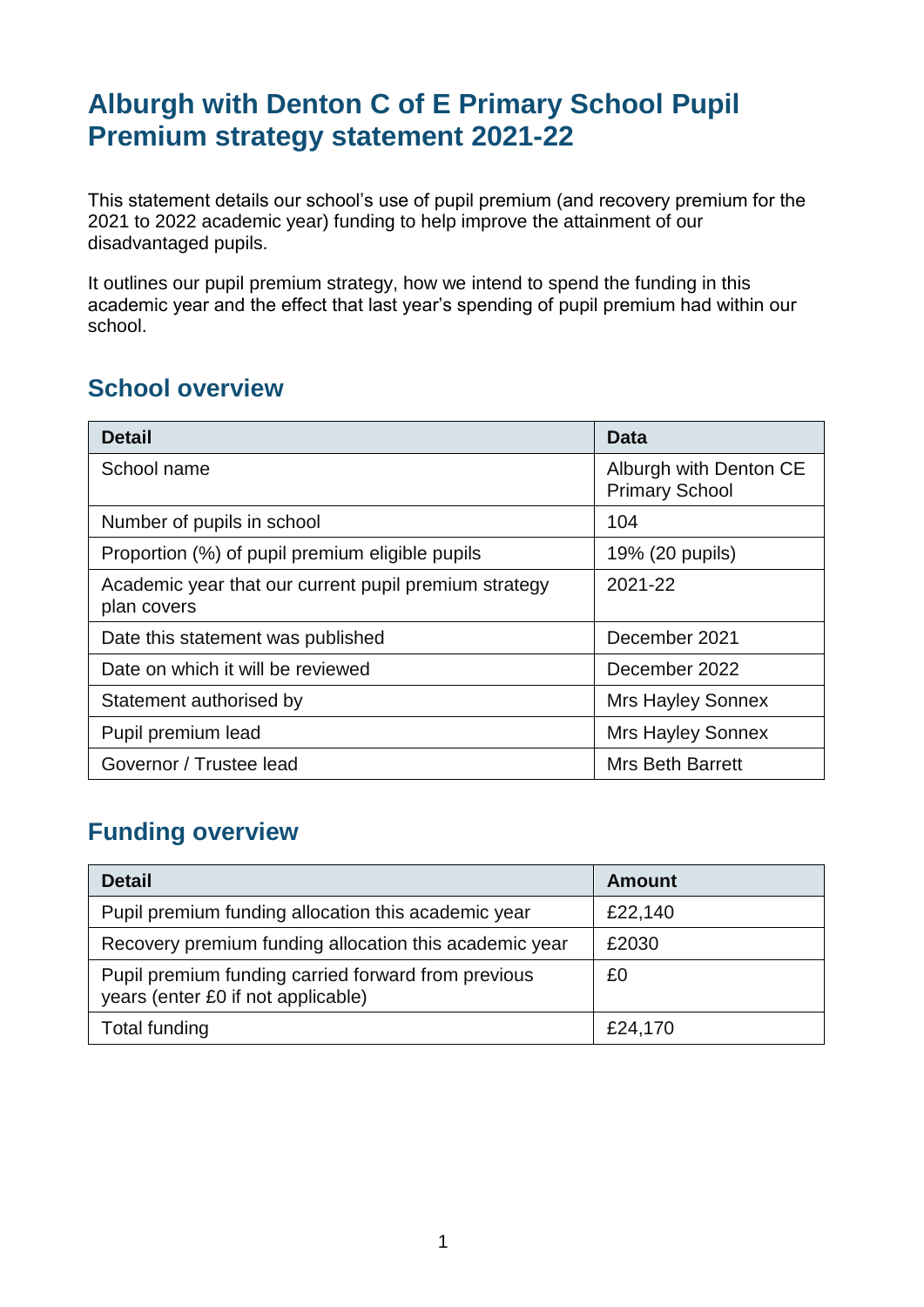# **Part A: Pupil premium strategy plan**

#### **Statement of intent**

At Alburgh with Denton CE Primary School we have high aspirations for our pupils. We care about the whole child and high quality teaching is at the core of what we do to ensure that disadvantaged pupils achieve their full potential. At Alburgh with Denton we use this additional funding to provide individual, personalised, targeted support which aims to diminish any difference in attainment between pupil premium children and other children in our school.

### **Challenges**

This details the key challenges to achievement that we have identified among our disadvantaged pupils.

| <b>Challenge</b><br>number | <b>Detail of challenge</b>                                                                                                  |
|----------------------------|-----------------------------------------------------------------------------------------------------------------------------|
|                            | Under developed oral language, reading skills and vocabulary gaps.                                                          |
| $\mathcal{P}$              | A high proportion of pupils in receipt of pupil premium funding are also on the<br>SEND register and have additional needs. |
| 3                          | Well-being for our disadvantaged pupils has been impacted by school<br>closures.                                            |
| 4                          | Low aspirations and lack of opportunities.                                                                                  |
| 5                          | Poor social skills and conflict resolution skills, lack of emotional literacy.                                              |
| 6                          | Lower attainment                                                                                                            |

#### **Intended outcomes**

This explains the outcomes we are aiming for **by the end of our current strategy plan**, and how we will measure whether they have been achieved.

| <b>Intended outcome</b>                                                                                              | <b>Success criteria</b>                                                                                                                                                                                          |
|----------------------------------------------------------------------------------------------------------------------|------------------------------------------------------------------------------------------------------------------------------------------------------------------------------------------------------------------|
| Pupils are happier with friendships as a result<br>of the support given and are confident in<br>resolving issues.    | Pupil voice and teacher observations show<br>an improvement in confidence. Less<br>incidents are recorded.                                                                                                       |
| To provide mental health support and nurture<br>which will result in pupils being more<br>focussed in the classroom. | Pupils are able to access support in the<br>nurture hub and Boxhall Profile results show<br>an increase in scores. Pupil voice, parent<br>surveys and teacher observations show an<br>improvement in well-being. |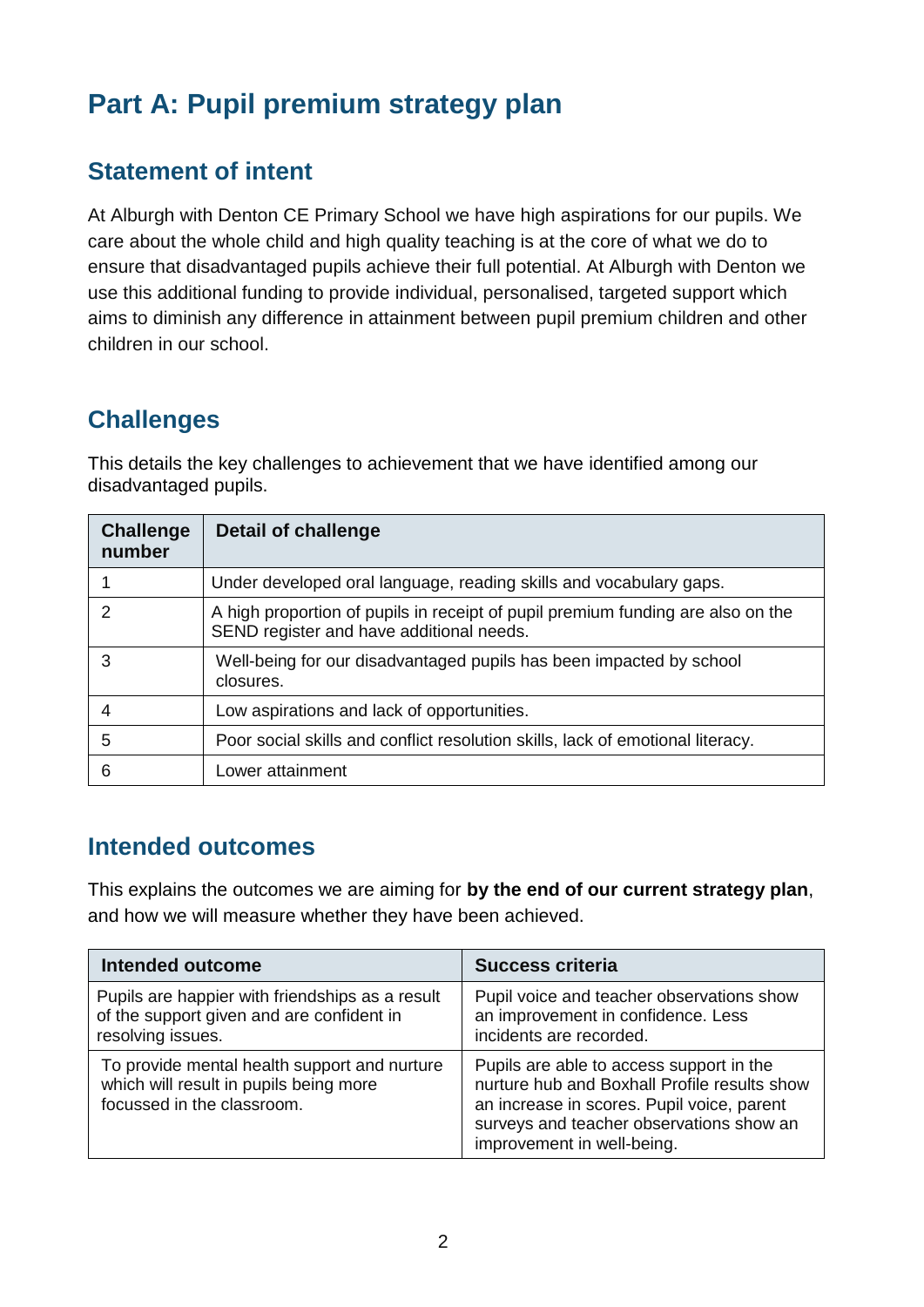| Trips and experiences such as residentials<br>give pupils wider opportunities and<br>experiences.                                                                      | Pupils' life experiences are enriched.                                                                                                       |
|------------------------------------------------------------------------------------------------------------------------------------------------------------------------|----------------------------------------------------------------------------------------------------------------------------------------------|
| Breakfast Club provision provided.                                                                                                                                     | Children are settled at the start of the day<br>and ready to focus on learning.                                                              |
| Disadvantaged pupils continue to make good<br>progress in their learning. Attainment gaps are<br>targeted through quality first teaching and<br>focussed intervention. | Internal and external performance<br>information demonstrates good rates of<br>achievement for the vast majority of<br>Disadvantaged Pupils. |
| Disadvantaged Pupils in the Early Years meet<br>the expected standard for communication and<br>language by the end of the year.                                        | Data shows pupils reach the expected<br>standard.                                                                                            |
| Speech and Language intervention takes<br>place resulting in Disadvantaged Pupils<br>accessing the curriculum to a greater degree.                                     | A member of staff uses Wellcom to baseline<br>and provide targeted intervention.                                                             |

#### **Activity in this academic year**

This details how we intend to spend our pupil premium (and recovery premium funding) **this academic year** to address the challenges listed above.

### **Teaching**

Budgeted cost: £5846

| <b>Activity</b>                                                                                                                                                      | <b>Evidence that supports this</b><br>approach                                                                                                                                                                                                           | <b>Challenge</b><br>number(s)<br>addressed |
|----------------------------------------------------------------------------------------------------------------------------------------------------------------------|----------------------------------------------------------------------------------------------------------------------------------------------------------------------------------------------------------------------------------------------------------|--------------------------------------------|
| Purchase of Wellcom<br>resource for diagnostic<br>assessment in Speech<br>and Language.                                                                              | Standardised tests can provide reliable<br>insights into the specific strengths and<br>weaknesses of each pupil to ensure<br>they receive the correct additional<br>support through interventions or teacher<br>instruction.                             | 1 and $2$                                  |
| Purchase of a DfE<br>validated Systematic<br><b>Synthetic Phonics</b><br>Programme to secure<br>stronger phonics<br>teaching for all pupils.                         | Phonics approaches have a strong<br>evidence base that indicates a positive<br>impact on the accuracy of word reading,<br>particularly for Disadvantaged Pupils.                                                                                         | 1 and $6$                                  |
| Enhancement of our<br>maths teaching and<br>curriculum in line with<br>DfE and EEF guidance.<br>We will fund release<br>time for teachers to<br>attend training with | The DfE non-statutory guidance has<br>been produced in conjunction with the<br>National Centre for Excellence in the<br>Teaching of Mathematics, drawing on<br>evidence-based approaches:<br>Maths guidance KS1 and 2.pdf<br>(publishing.service.gov.uk) | 6                                          |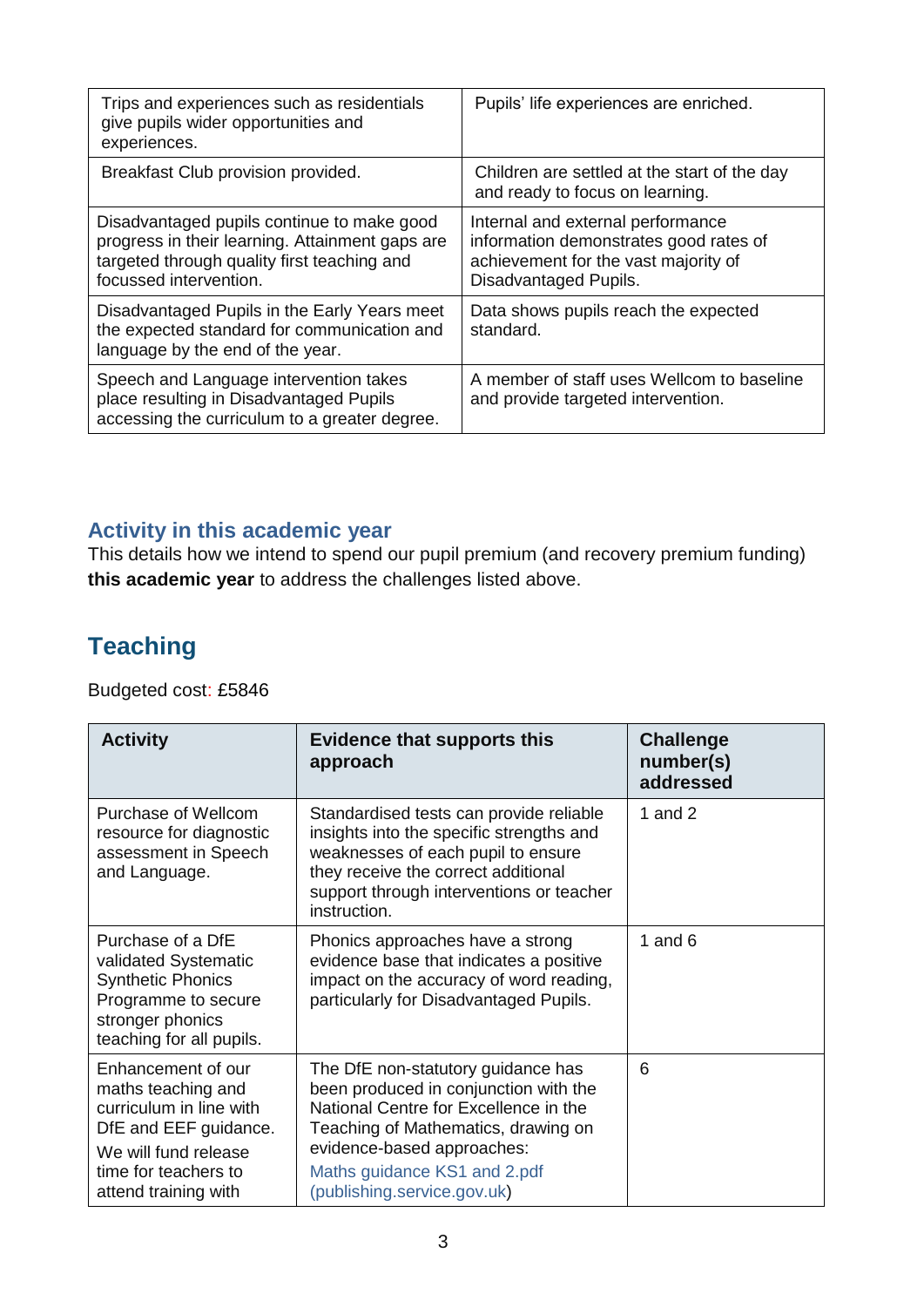| Angles Hub for Mastery<br>training.                                                                                                                                                                                                                                                           |                                                                                                       |                |
|-----------------------------------------------------------------------------------------------------------------------------------------------------------------------------------------------------------------------------------------------------------------------------------------------|-------------------------------------------------------------------------------------------------------|----------------|
| To enable teachers to<br>spend time giving high<br>quality feedback to<br>pupils.                                                                                                                                                                                                             | The EEF states that feedback is very<br>high impact for very low cost based on<br>extensive evidence. | 6              |
| To provide high quality<br>CPD to ensure teachers<br>and TAs have the skills<br>necessary to understand<br>the strategies they<br>employ in their teaching<br>and how this impacts on<br>the pupils, thereby<br>ensuring that they are<br>able to adapt to meet<br>the needs of all learners. | Evidence suggests that high quality<br>CPD can have an impact on pupil<br>outcomes.                   | 1, $2$ and $6$ |

### **Targeted academic support**

Budgeted cost: £9,000

| <b>Activity</b>                                                                                                                     | <b>Evidence that supports this</b><br>approach                                                                                                     | <b>Challenge</b><br>number(s)<br>addressed |
|-------------------------------------------------------------------------------------------------------------------------------------|----------------------------------------------------------------------------------------------------------------------------------------------------|--------------------------------------------|
| To provide one to one<br>and small group tutoring<br>with qualified teachers<br>to help diminish gaps<br>caused by the<br>pandemic. | Tuition targeted at specific needs and<br>knowledge gaps can be an effective<br>method to support low attaining pupils<br>or those falling behind. | 1, $2$ and $6$                             |

### **Wider strategies**

Budgeted cost: £ 9324

| <b>Activity</b>                                                                                               | <b>Evidence that supports this</b><br>approach                                                               | <b>Challenge</b><br>number(s)<br>addressed |
|---------------------------------------------------------------------------------------------------------------|--------------------------------------------------------------------------------------------------------------|--------------------------------------------|
| To pay a teaching<br>assistant to deliver<br>nurture, friendship and<br>general support for<br>mental health. | Pupils' attainment is significantly better<br>if they are happy and not feeling<br>anxious or worried.       | 3 and 5                                    |
| To subsidise a<br>Breakfast Club so it is<br>free for Disadvantaged<br>Pupils.                                | Pupils' attainment is significantly better<br>if they aren't hungry or unsettled at the<br>start of the day. | 3                                          |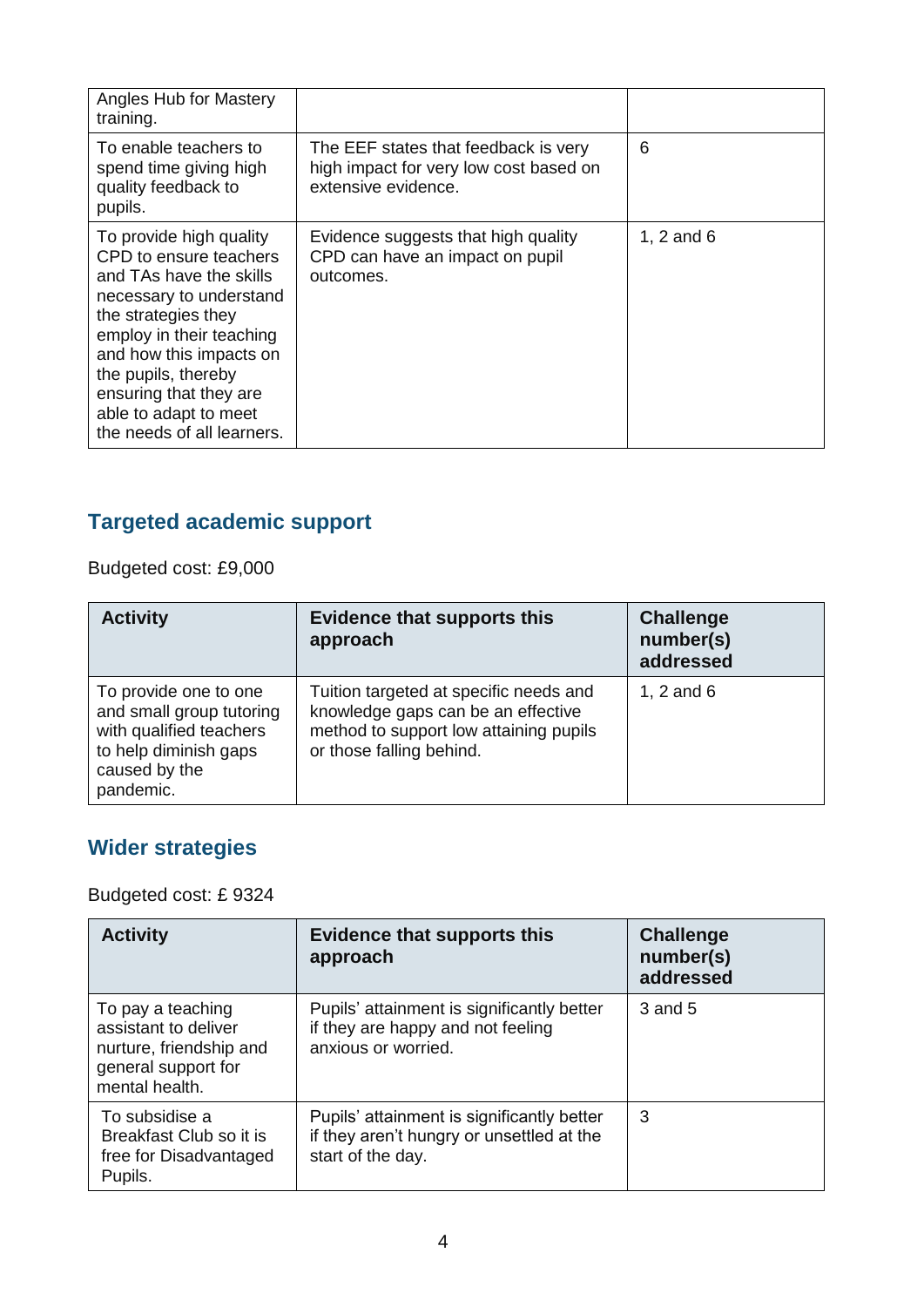| To fund trips including<br>residentials for<br><b>Disadvantaged Pupils</b>                   | Enrichment beyond the curriculum<br>helps improve aspiration and life<br>chances.                                                                                            | 4              |
|----------------------------------------------------------------------------------------------|------------------------------------------------------------------------------------------------------------------------------------------------------------------------------|----------------|
| To fund a life coach for<br>pupils in upper KS2 to<br>develop resilience and<br>self-esteem. | Pupils' attainment is significantly better<br>if they are happy and confident.                                                                                               | 3, 4 and 5     |
| To purchase<br>specialised learning<br>resources when needed<br>eg SATS revision<br>guides.  | Based on our experiences, it is essential<br>that all students have access to the<br>resources they need to access the<br>curriculum and therefore reach their<br>potential. | 4 and 6        |
| To help purchase<br>uniform PE kits and<br>Forest School attire.                             | All pupils have equal opportunities.                                                                                                                                         | $\overline{4}$ |

### **Total budgeted cost: £ 24,170**